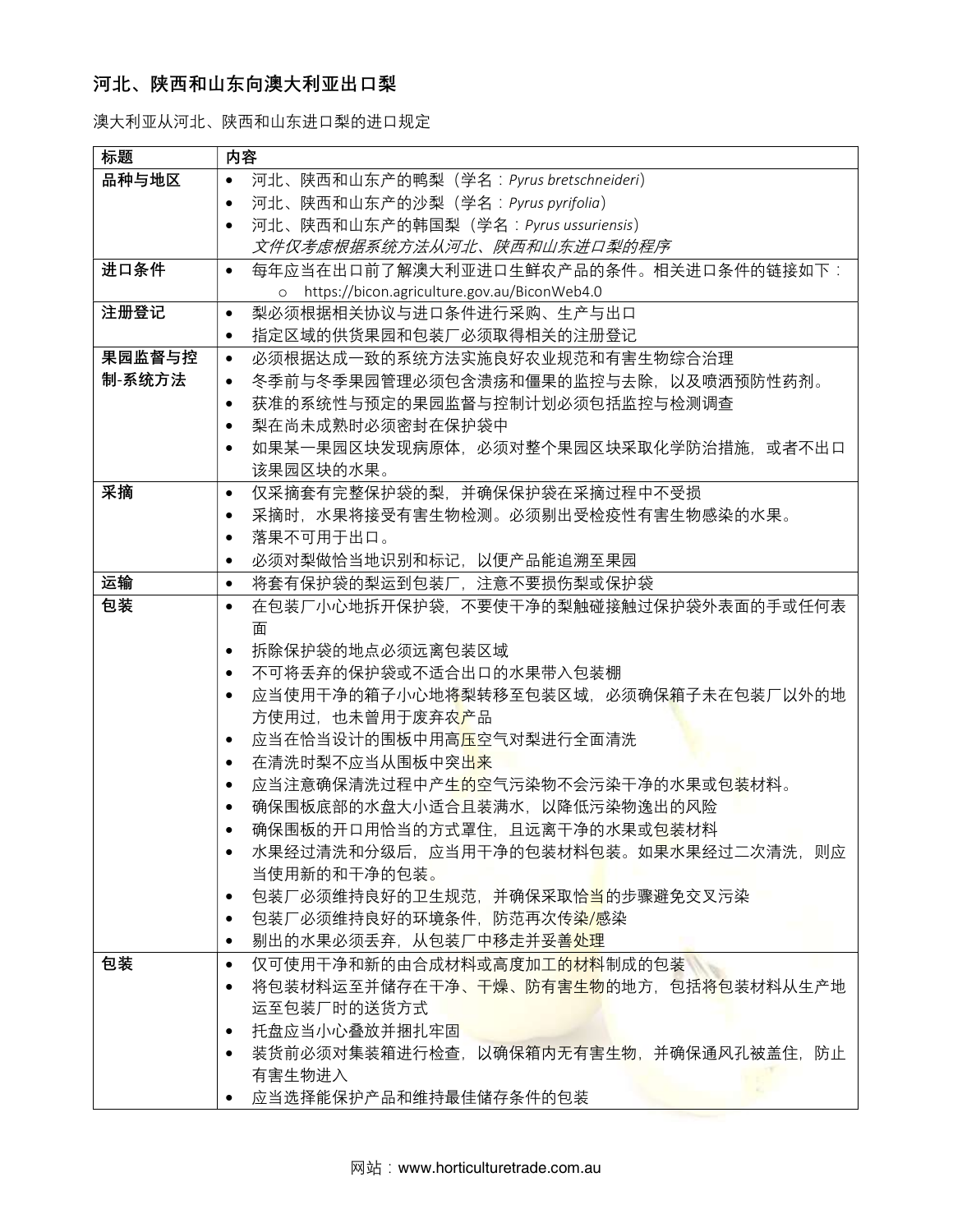| 植物检疫安全    | 在每批货物装运之前,必须使用下列包装选择之一来确保安全:                         |
|-----------|------------------------------------------------------|
|           | 完整的箱子<br>$\circ$                                     |
|           | 盖住箱子上的通气孔<br>$\circ$                                 |
|           | 。 聚乙烯衬垫                                              |
|           | ○ 有孔托盘或用收缩膜包裹的托盘                                     |
|           | ○ 用密封的集装箱运输农产品                                       |
|           |                                                      |
| 出口前检查     | 如果出口前检查由包装商执行、应采用适当的放大倍数来进行有害生物检测<br>$\bullet$       |
|           | 检查人员应当接受与活体有害生物和疾病的检测与鉴定相关的培训<br>$\bullet$           |
|           |                                                      |
| 冷链与储存     | 产品包装好之后,应尽快放入最佳储存温度下保存<br>$\bullet$                  |
|           | 储存区必须安全,以防包装后发生病虫害<br>$\bullet$                      |
|           |                                                      |
| 贴标签       | 每个箱子必须标有可见的下列字样:<br>$\bullet$                        |
|           | o "中国向澳大利亚出口的产品" ("Product of China for Australia")  |
|           | ○ 包装厂代码                                              |
|           | 每个箱子或放置在托盘上的水果必须标上独特的识别代码,以便水果能追溯至包装厂<br>٠           |
|           | 和果园                                                  |
|           | 详细的货运清单应当汇编后提供给进口商<br>$\bullet$                      |
| 国家植物保护    | 货物必须由国家植物保护组织(NPPO)检查或检测,并获得无生物安全性(检疫<br>$\bullet$   |
| 组织 (NPPO) | 性)有害生物证明                                             |
| 检查        | 必须取得附有相关声明与背书的植物检疫证书<br>$\bullet$                    |
| 到达时       | 所有货物在到达时都要接受植物检疫检查,确认符合进口条件后方可卸货<br>$\bullet$        |
|           | 澳大利亚的工作人员会用显微镜对进口的生鲜农产品进行检查,如果检测到有害生<br>$\bullet$    |
|           | 物,会将其送至实验室进行全面鉴定                                     |
|           | 相关工作人员还将在该过程中对集装箱的清洁程度、包装以及目的地问题进行评估                 |
|           | 如果确认存在可处理的生物安全有害生物,可能采取以下措施:                         |
|           | 。 治理                                                 |
|           | ○ 再出口                                                |
|           | ○ 丢弃                                                 |
|           | 。 补救                                                 |
|           | 如要求,可提供完整的有害生 <mark>物鉴</mark> 定记录。建议索要完整的鉴定记录,以帮助采取相 |
|           | 关措施,降低未来的有害生物截获风险                                    |
|           | 进口的梨必须符合《1992年进口食品控制法》以及澳大利亚州和领地相关食品法律<br>$\bullet$  |
|           | 的要求。这些法律要求所有的进口食品满足《澳大利亚新西兰食品标准法典》(以下                |
|           | 简称《法典》)中列出的标准。《法典》中规定有食品中允许的农业或兽医用化学品                |
|           | 的最高残留限量(MRLs)和再残留限量(ERLs),包括进口食品。                    |

自 1987 年以来,澳大利亚园艺出口商和进口商协会(AHEIA)一直是<mark>代表</mark>澳大利亚园艺产品贸易的最高行业 机构。澳大利亚园艺出口商和进口商协会寻求在整个价值链中实现<mark>更好的</mark>合作,为解<mark>决</mark>运营问题提供领导 力,从而提高贸易的盈利能力,该协会的目标是让进出口变得简单、透明、高效。

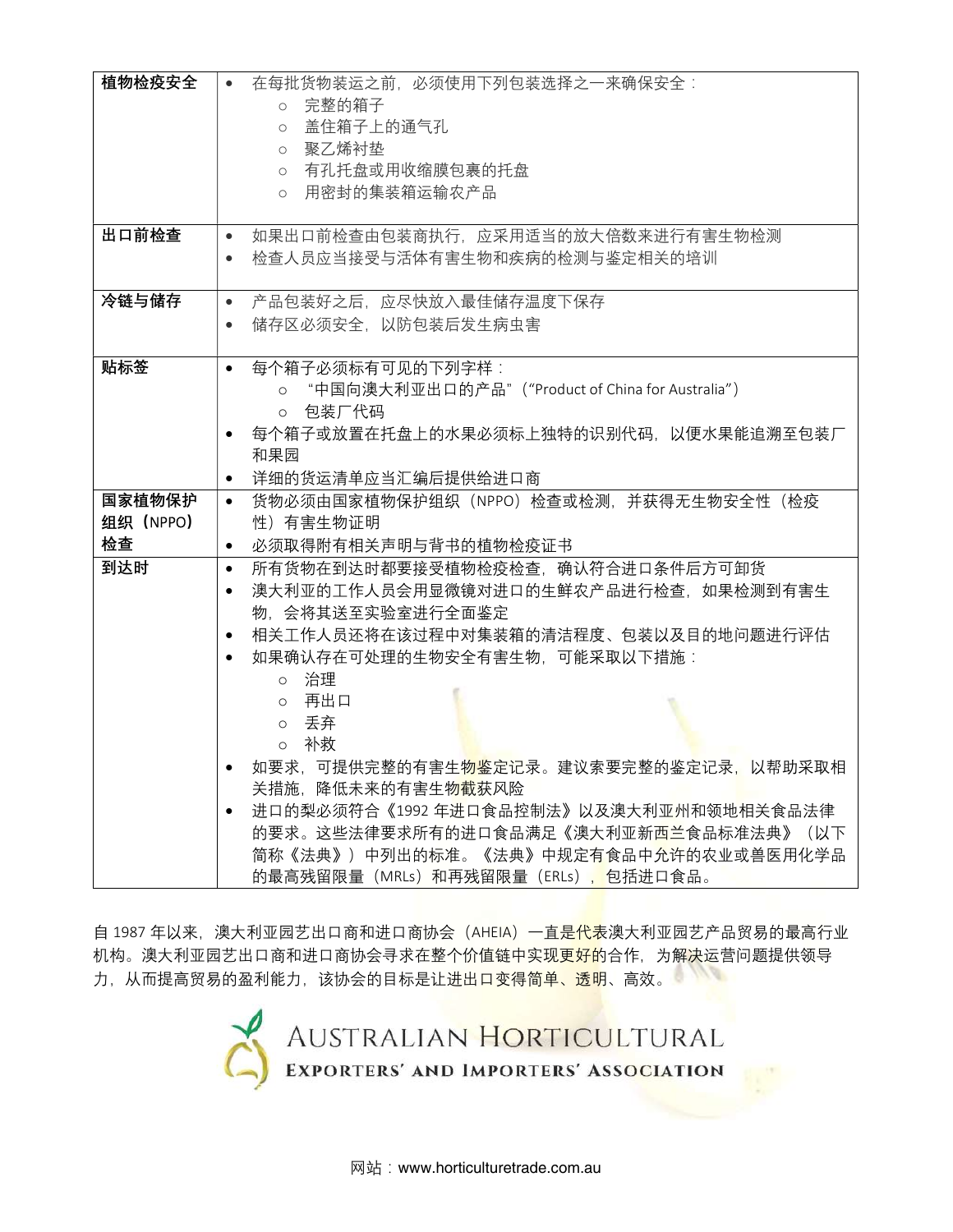## Exporting Pears to Australia from Hebei, Shaanxi and Shandong Provinces

Understanding Australia's import requirements for Pears imported from Hebei, Shaanxi and Shandong Provinces

| <b>Title</b>                                                          | <b>Information</b>                                                                                                                                                                                                                                                                                                                                                                                                                                                                                                                                                                                                                                                                                                                                                                                                                                                                                                                                                                                                                                                                                                                                                                                                                                                                                                                                                                                                                                                                                                                                       |
|-----------------------------------------------------------------------|----------------------------------------------------------------------------------------------------------------------------------------------------------------------------------------------------------------------------------------------------------------------------------------------------------------------------------------------------------------------------------------------------------------------------------------------------------------------------------------------------------------------------------------------------------------------------------------------------------------------------------------------------------------------------------------------------------------------------------------------------------------------------------------------------------------------------------------------------------------------------------------------------------------------------------------------------------------------------------------------------------------------------------------------------------------------------------------------------------------------------------------------------------------------------------------------------------------------------------------------------------------------------------------------------------------------------------------------------------------------------------------------------------------------------------------------------------------------------------------------------------------------------------------------------------|
| <b>Species and</b><br>regions                                         | Ya pear (Pyrus bretschneideri) from Hebei, Shaanxi and Shandong Provinces<br>Nashi pear (Pyrus pyrifolia) from Hebei, Shaanxi and Shandong Provinces<br>$\bullet$<br>Korean pear (Pyrus ussuriensis) from Hebei, Shaanxi and Shandong Provinces<br>$\bullet$<br>Document will consider only process for pears from Hebei, Shaanxi and Shandong<br>Provinces imported under a systems approach                                                                                                                                                                                                                                                                                                                                                                                                                                                                                                                                                                                                                                                                                                                                                                                                                                                                                                                                                                                                                                                                                                                                                            |
| Import<br><b>Conditions</b>                                           | Australia's import conditions for fresh produce should be consulted annually prior to<br>$\bullet$<br>export. They can be found at:<br>https://bicon.agriculture.gov.au/BiconWeb4.0<br>$\circ$                                                                                                                                                                                                                                                                                                                                                                                                                                                                                                                                                                                                                                                                                                                                                                                                                                                                                                                                                                                                                                                                                                                                                                                                                                                                                                                                                           |
| Registration                                                          | Pears must be sourced, produced and exported in compliance with appropriate protocols<br>$\bullet$<br>and import conditions<br>Source orchards and packhouses in the designated areas must obtain appropriate<br>registrations                                                                                                                                                                                                                                                                                                                                                                                                                                                                                                                                                                                                                                                                                                                                                                                                                                                                                                                                                                                                                                                                                                                                                                                                                                                                                                                           |
| <b>Orchard</b><br>surveillance<br>and control-<br>systems<br>approach | Good Agricultural Practices and Integrated Pest Management must be applied in<br>$\bullet$<br>accordance with agreed systems approach<br>Orchard management before and during winter must include monitoring and removal of<br>cankers and fruit mummies and preventative spraying.<br>Approved systematic and scheduled orchard surveillance and control programs must<br>include monitoring and detection surveys<br>Immature pears must be sealed in protective bags while immature<br>$\bullet$                                                                                                                                                                                                                                                                                                                                                                                                                                                                                                                                                                                                                                                                                                                                                                                                                                                                                                                                                                                                                                                      |
|                                                                       | Chemical control measures must be applied to the whole orchard block where pathogens<br>$\bullet$<br>are detected or remove orchard block from export.                                                                                                                                                                                                                                                                                                                                                                                                                                                                                                                                                                                                                                                                                                                                                                                                                                                                                                                                                                                                                                                                                                                                                                                                                                                                                                                                                                                                   |
| <b>Harvest</b>                                                        | Only pears with intact protective bags may be harvested, ensuring bags are not<br>$\bullet$<br>damaged in the process of harvesting<br>During harvest, fruit will be checked for pests. Fruit found infected with any quarantine<br>$\bullet$<br>pests must be removed.<br>No fallen fruit is to be collected for export<br>$\bullet$<br>Pears must be identified and labelled appropriately to allow traceback to orchard<br>٠                                                                                                                                                                                                                                                                                                                                                                                                                                                                                                                                                                                                                                                                                                                                                                                                                                                                                                                                                                                                                                                                                                                          |
| <b>Transport</b>                                                      | Bagged pears are to be transported to packhouse, taking care not to damage the pears<br>$\bullet$<br>or protective bags                                                                                                                                                                                                                                                                                                                                                                                                                                                                                                                                                                                                                                                                                                                                                                                                                                                                                                                                                                                                                                                                                                                                                                                                                                                                                                                                                                                                                                  |
| <b>Packing</b>                                                        | At packhouse, open bags carefully, do not allow clean pears to make contact with any<br>$\bullet$<br>hands or surfaces that have been in contact with external surfaces of protective bags<br>Bags must be opened away from the packing area<br>$\bullet$<br>Discarded bags and any fruit not suitable for export should not enter the packing shed<br>$\bullet$<br>Pears should be transferred carefully to packing area in clean crates, that have not been<br>$\bullet$<br>used outside the packhouse or for waste produce<br>Pears should be cleaned on all sides with high-pressure air within a suitably designed<br>enclosure<br>Pears should not protrude from the enclosure during cleaning process<br>$\bullet$<br>Care should be taken to ensure contaminants that are made airborne during the cleaning<br>$\bullet$<br>process cannot contaminate clean fruit or packaging material<br>Ensure water tray in the base of the enclosure is appropriately sized and remains filled to<br>$\bullet$<br>reduce risk that contaminants may escape<br>Ensure that the opening of the enclosure is appropriately shielded and is directed away<br>$\bullet$<br>from clean fruit or packaging material<br>After fruit is cleaned and graded, clean packaging material should be applied. If fruit is<br>$\bullet$<br>cleaned a second time, new and clean packaging should be applied.<br>Packhouses must maintain good hygiene practices and ensure that appropriate<br>$\bullet$<br>processes are staged to remove the risk of cross-contamination |
|                                                                       | Packhouses must be maintained in a condition that would provide security against<br>$\bullet$<br>reinfestation/reinfection<br>Any culled fruit must be discarded, removed from packhouse and disposed of suitably<br>٠                                                                                                                                                                                                                                                                                                                                                                                                                                                                                                                                                                                                                                                                                                                                                                                                                                                                                                                                                                                                                                                                                                                                                                                                                                                                                                                                   |